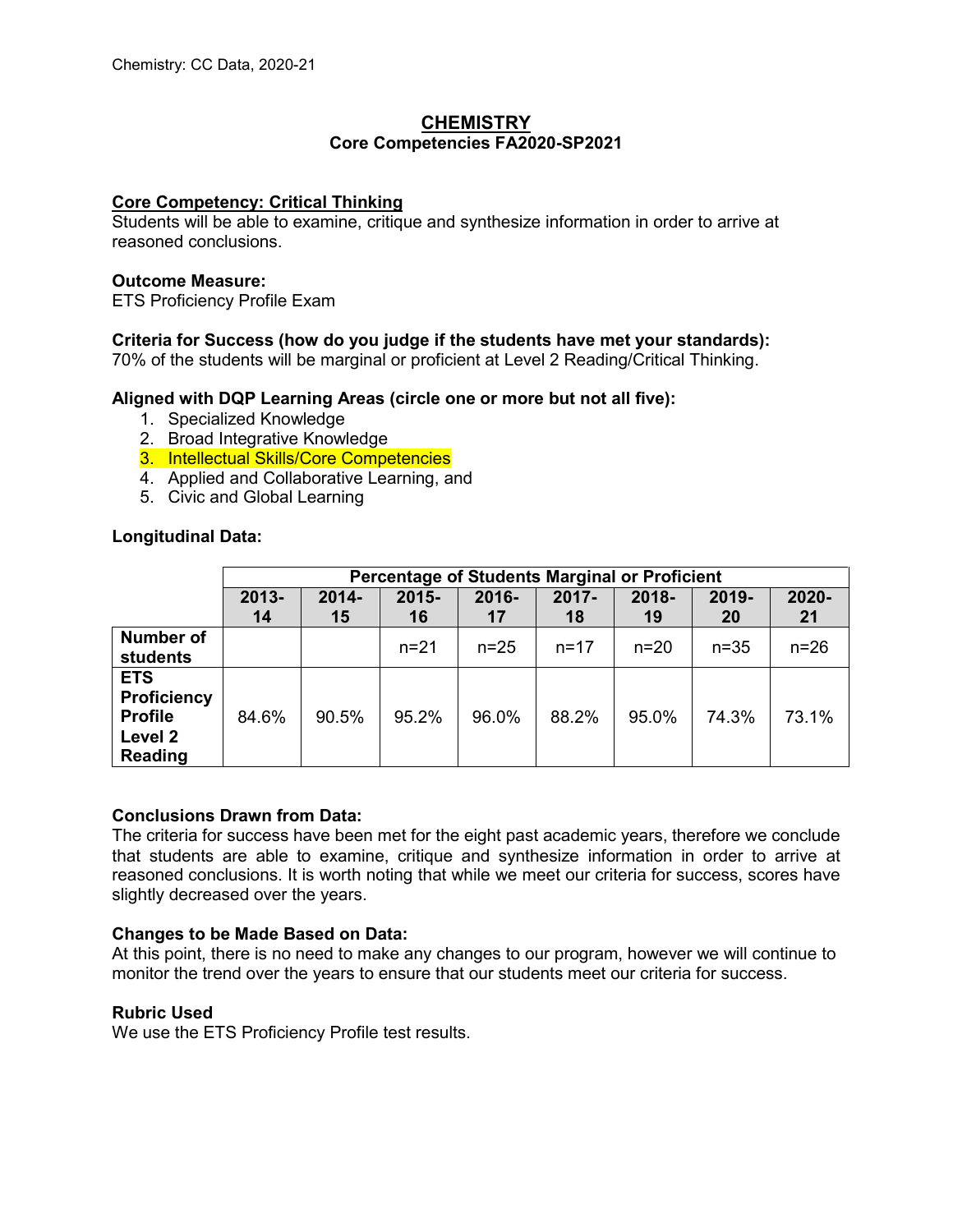# **CHEMISTRY Core Competencies**

## **Core Competency: Written**

Students will be able to effectively express ideas and information to others through written communication.

## **Outcome Measure:**

ETS Proficiency Profile Exam

# **Criteria for Success (how do you judge if the students have met your standards):**

80% of the students will be marginal or proficient at Level 2 Writing.

## **Aligned with DQP Learning Areas (circle one or more but not all five):**

- 1. Specialized Knowledge
- 2. Broad Integrative Knowledge
- 3. Intellectual Skills/Core Competencies
- 4. Applied and Collaborative Learning, and
- 5. Civic and Global Learning

## **Longitudinal Data:**

|                                                                          | <b>Percentage of Students Marginal or Proficient</b> |                |                |             |                |             |             |             |  |
|--------------------------------------------------------------------------|------------------------------------------------------|----------------|----------------|-------------|----------------|-------------|-------------|-------------|--|
|                                                                          | 2013-<br>14                                          | $2014 -$<br>15 | $2015 -$<br>16 | 2016-<br>17 | $2017 -$<br>18 | 2018-<br>19 | 2019-<br>20 | 2020-<br>21 |  |
| <b>Number of</b><br>students                                             |                                                      |                | $n = 21$       | $n = 25$    | $n = 17$       | $n = 20$    | $n=35$      | $n=26$      |  |
| <b>ETS</b><br><b>Proficiency</b><br><b>Profile</b><br>Level 2<br>Writing | 76.9%                                                | 85.7%          | 95.2%          | 88.0%       | 82.4%          | 90.0%       | 74.3%       | 80.8%       |  |

# **Conclusions Drawn from Data:**

The criteria for success were met in all years except for 2013-14 and 2019-2020, when 76.9% and 74.3% of the students, respectively, were marginal or proficient at Level 2 Writing, slightly below the 80% criteria for success. Overall, students are able to effectively express ideas and information to others through written communication but we should consider whether the criteria for success is adequate this core competency.

## **Changes to be Made Based on Data:**

At this point, we do not need to make any changes but we will consider modifying the criteria for success to be consistent with the other core competencies.

## **Rubric Used**

We use the ETS Proficiency Profile test results.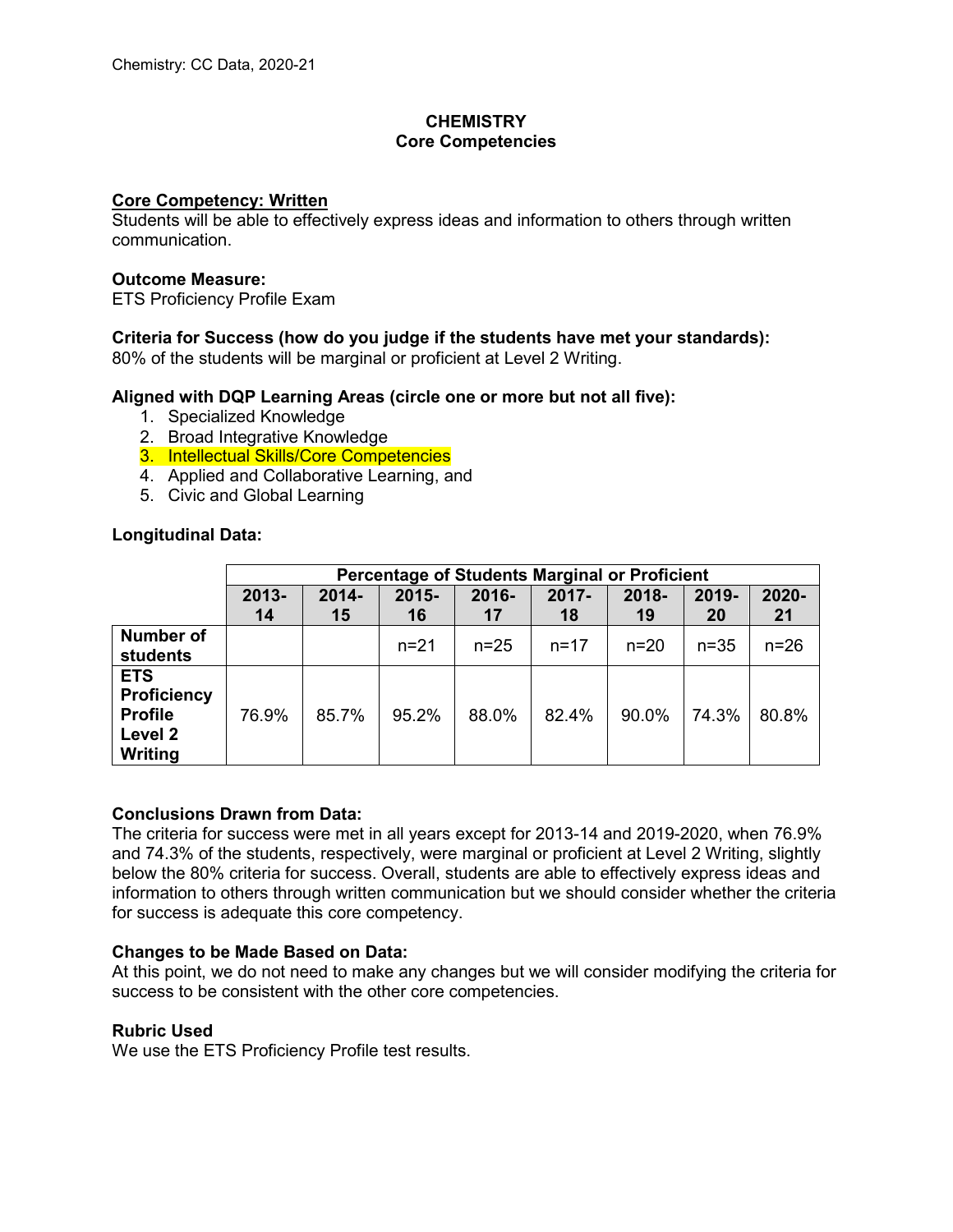# **CHEMISTRY Core Competencies**

## **Core Competency: Quantitative Reasoning**

Students will be able to solve problems that are quantitative in nature.

#### **Outcome Measure:**

ETS Proficiency Profile Exam

## **Criteria for Success (how do you judge if the students have met your standards):**

90% of the students will be marginal or proficient at Level 2 Math.

## **Aligned with DQP Learning Areas (circle one or more but not all five):**

- 1. Specialized Knowledge
- 2. Broad Integrative Knowledge
- 3. Intellectual Skills/Core Competencies
- 4. Applied and Collaborative Learning, and
- 5. Civic and Global Learning

## **Longitudinal Data:**

|                                                                              | Percentage of Students Marginal or Proficient |                |                |                |                |             |             |             |  |
|------------------------------------------------------------------------------|-----------------------------------------------|----------------|----------------|----------------|----------------|-------------|-------------|-------------|--|
|                                                                              | 2013-<br>14                                   | $2014 -$<br>15 | $2015 -$<br>16 | $2016 -$<br>17 | $2017 -$<br>18 | 2018-<br>19 | 2019-<br>20 | 2020-<br>21 |  |
| <b>Number of</b><br>students                                                 |                                               |                | $n = 21$       | $n = 25$       | $n = 17$       | $n = 20$    | $n = 35$    | $n=26$      |  |
| <b>ETS</b><br><b>Proficiency</b><br><b>Profile</b><br>Level 2<br><b>Math</b> | 84.6%                                         | 95.2%          | 100.0%         | 100.0%         | 94.1%          | 95.0%       | 94.3%       | 88.5%       |  |

## **Conclusions Drawn from Data:**

The criteria for success were met in all years except for 2013-14 and 2020-2021, when 84.6% and 88.5% of the students respectively were marginal or proficient at Level 2 Math. Overall, students are able to solve problems that are quantitative in nature but we should consider whether the criteria for success is adequate for this core competency.

## **Changes to be Made Based on Data:**

At this point, we do not need to make any changes but we will consider modifying the criteria for success to be consistent with the other core competencies.

## **Rubric Used**

We use the ETS Proficiency Profile test results.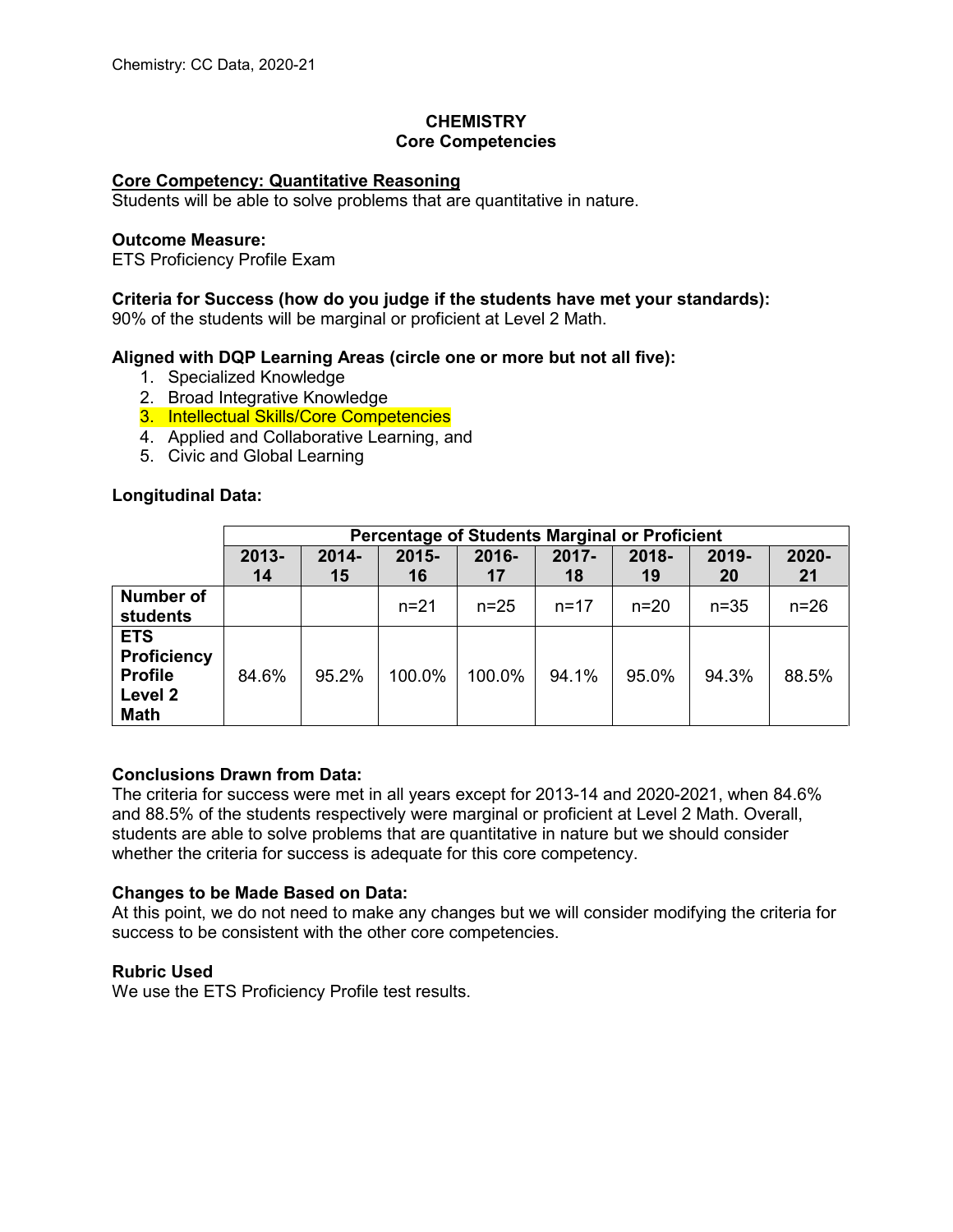# **CHEMISTRY Core Competencies**

## **Core Competency: Oral Communication**

Students will develop oral communication skills.

**Outcome Measure:** Chemistry Research Study Presentation in Chemistry Seminar (CHE4095).

**Criteria for Success:** At least 80% of students will have an average score of 3 or higher.

#### **Longitudinal Data:**

| % students with average<br>score of 3.0 or higher | 2015 |                                                  | 2016   2017   2018   2019 |  | 2020 | 2021  |
|---------------------------------------------------|------|--------------------------------------------------|---------------------------|--|------|-------|
|                                                   |      | $n=10$   n=12   n=18   n=13   n=11   n=18   n=14 |                           |  |      |       |
| <b>Oral Communication</b>                         | 100% | 83.3%                                            | 100%   100%   100%        |  | 100% | 92.9% |

**Conclusions Drawn from Data:** The criteria for success were met in all years 2015 – 2021, therefore we conclude that students are successful in oral communication. We believe this can be attributed to several factors including an increased number of oral presentations required in upper division courses and students' involvement in our summer research where they present their project to each other on a weekly basis.

**Changes to be Made Based on Data:** No changes are necessary.

**Rubric Used:** See below.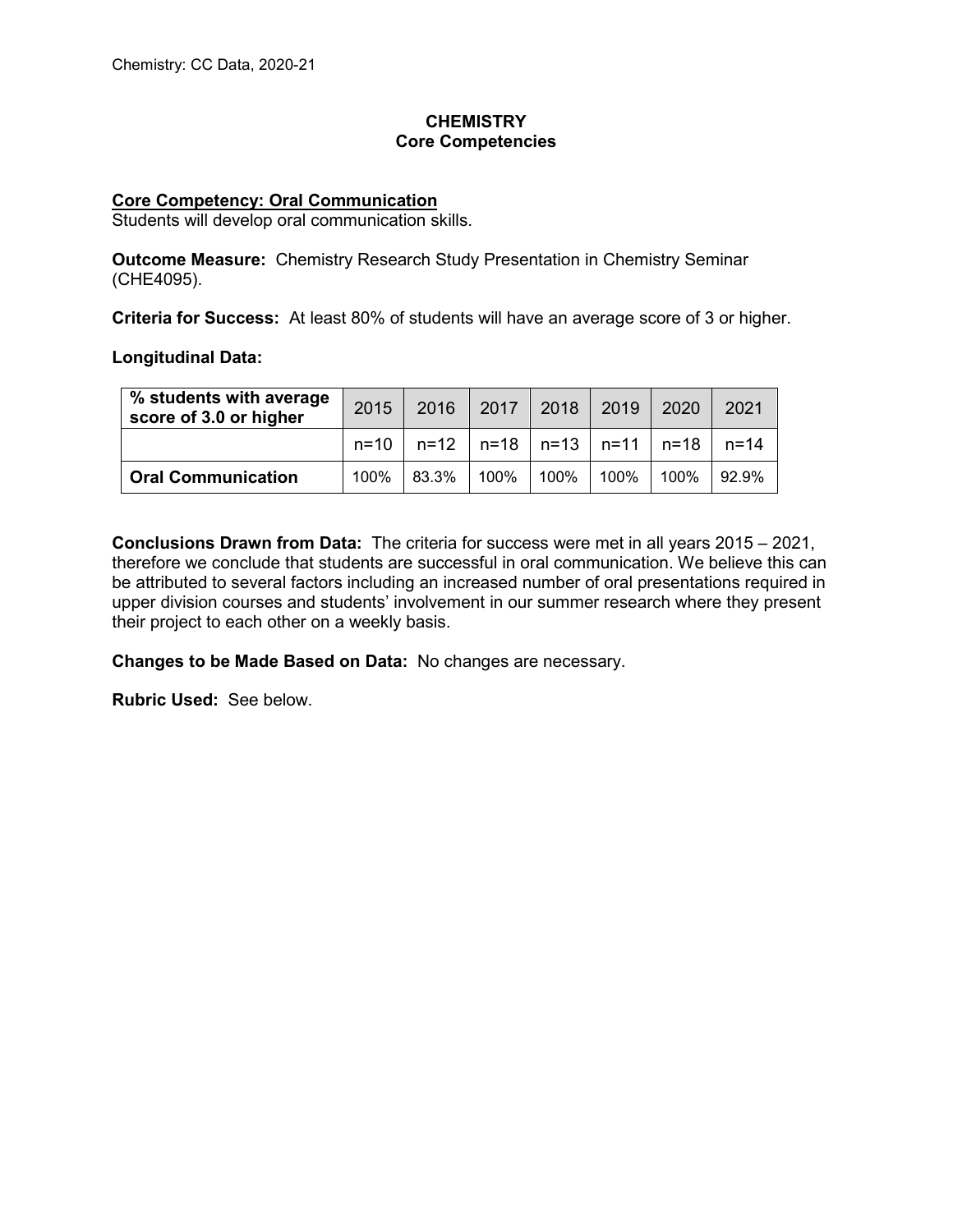# **CHEMISTRY Core Competencies**

## **Core Competency: Information Literacy**

Students will develop information literacy skills.

**Outcome Measure:** Chemistry Research Study Presentation in Chemistry Seminar (CHE4095 Spring 2016 - 2020) and Chemistry Ethics Paper in Chemistry Seminar (CHE4095 Spring 2015).

**Criteria for Success (if applicable):** At least 80% of students will have an average score of 3 or higher.

## **Longitudinal Data:**

| % Students with<br>average score of<br>3.0 or higher | 2015 | 2016        | 2017                      | 2018  | 2019                  | 2020  | 2021 |
|------------------------------------------------------|------|-------------|---------------------------|-------|-----------------------|-------|------|
|                                                      |      | n=10 l n=12 | $\vert$ n=18 $\vert$ n=13 |       | $\ln = 11$ $\ln = 18$ |       | n=14 |
| <b>Information</b><br>Literacy                       | 80%  | 91.7%       | 100%                      | 84.6% | 100%                  | 94.4% | 100% |

**Conclusions Drawn from Data:** The criteria for success were met in all years 2015 – 2021, therefore, we conclude that students are successful in information literacy.

**Changes to be Made Based on Data** No changes are necessary as our students clearly learn to develop oral communication skills over their 4 years at PLNU.

**Rubric Used:** See below.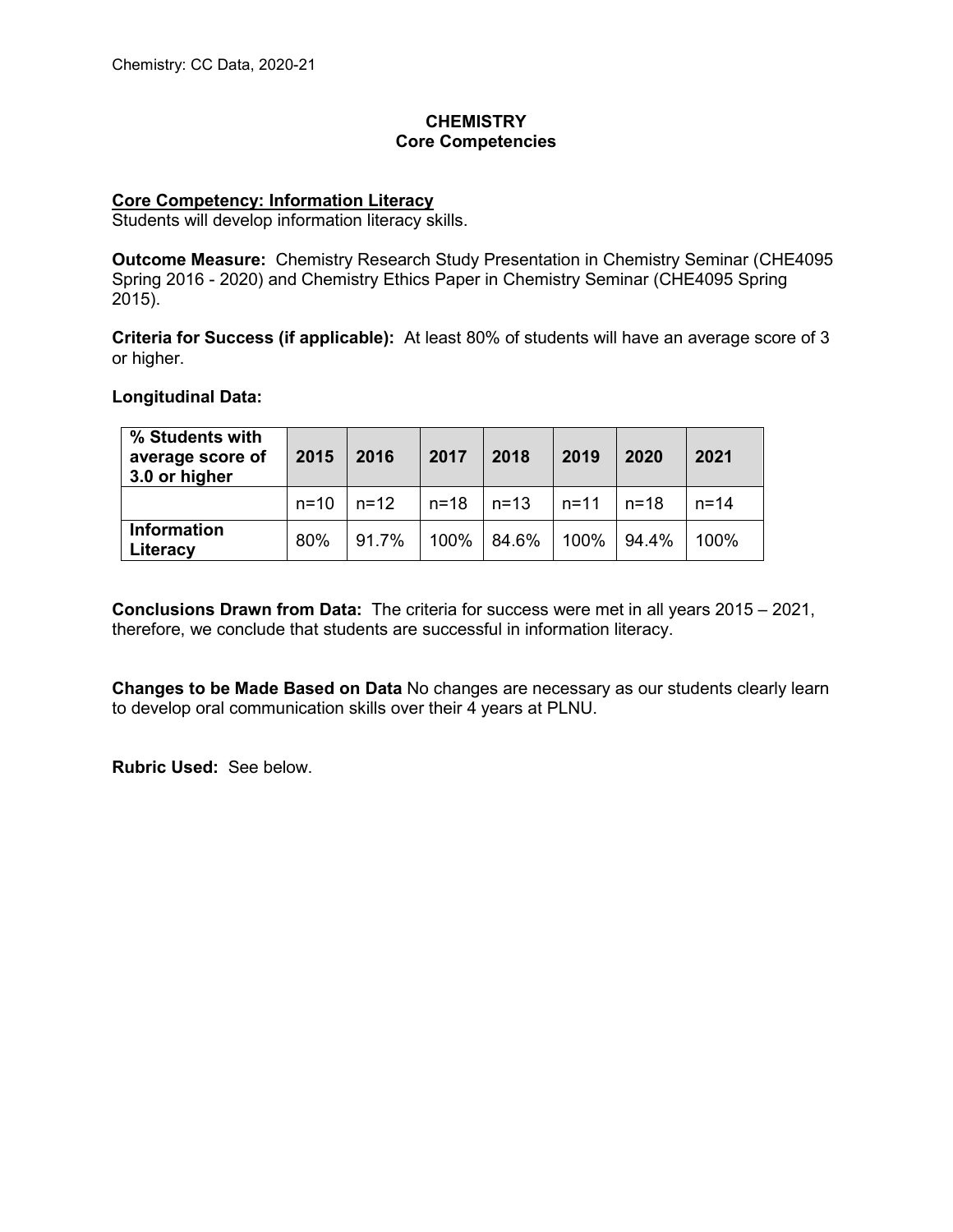|                                             |                                                                                                                                                                                                                                                 |                                                                                                                                                                                                           |                                                                                                                                                                                            | J <i>J</i>                                                                                                                                                                              |
|---------------------------------------------|-------------------------------------------------------------------------------------------------------------------------------------------------------------------------------------------------------------------------------------------------|-----------------------------------------------------------------------------------------------------------------------------------------------------------------------------------------------------------|--------------------------------------------------------------------------------------------------------------------------------------------------------------------------------------------|-----------------------------------------------------------------------------------------------------------------------------------------------------------------------------------------|
|                                             | Outstanding                                                                                                                                                                                                                                     | <b>High satisfactory</b>                                                                                                                                                                                  | Low satisfactory                                                                                                                                                                           | unsatisfactory                                                                                                                                                                          |
| <b>Command of</b><br>background<br>material | Clearly knows material and<br>key facts by memory<br><b>Expands on PPT slides</b>                                                                                                                                                               | Clearly knows key<br>facts with a few<br>memory slips                                                                                                                                                     | Read some information;<br>knows some facts from<br>memory                                                                                                                                  | Read sentence from<br>slides                                                                                                                                                            |
|                                             | Content and language<br>appropriate for audience                                                                                                                                                                                                | Some expansion on<br><b>PPT</b> slides                                                                                                                                                                    | No expansion on PPT slide<br>content                                                                                                                                                       | Dependent on notes                                                                                                                                                                      |
|                                             |                                                                                                                                                                                                                                                 | Partial audience<br>adaptation of content                                                                                                                                                                 | little audience adaptation<br>of content                                                                                                                                                   | Lack audience<br>adaptation of content                                                                                                                                                  |
| <b>Organization</b>                         | Organizational pattern (specific<br>introduction and conclusion,<br>sequenced material within the<br>body, and transitions) is clearly<br>and consistently observable and is<br>skillful and makes the content of<br>the presentation cohesive. | Organizational pattern<br>(specific introduction<br>and conclusion,<br>sequenced material<br>within the body, and<br>transitions) is clearly<br>and consistently<br>observable within the<br>presentation | Organizational pattern<br>(specific introduction and<br>conclusion, sequenced material<br>within the body, and<br>transitions) is intermittently<br>observable within the<br>presentation. | Organizational pattern<br>(specific introduction and<br>conclusion, sequenced<br>material within the body, and<br>transitions) is not observable<br>within the presentation.            |
| <b>Deliver</b><br>y                         | Delivery techniques (posture,<br>gesture, eye contact, and vocal<br>expressiveness) make the<br>presentation compelling, and<br>speaker appears polished and<br>confident.                                                                      |                                                                                                                                                                                                           | Delivery techniques<br>(posture, gesture, eye<br>contact, and vocal<br>expressiveness) make<br>the presentation                                                                            | Delivery techniques (posture,<br>gesture, eye contact, and<br>vocal expressiveness) detract<br>from the understandability of<br>the presentation, and speaker<br>appears uncomfortable. |

# **CHE 495 rubrics (Oral Communication and Information Literacy)**